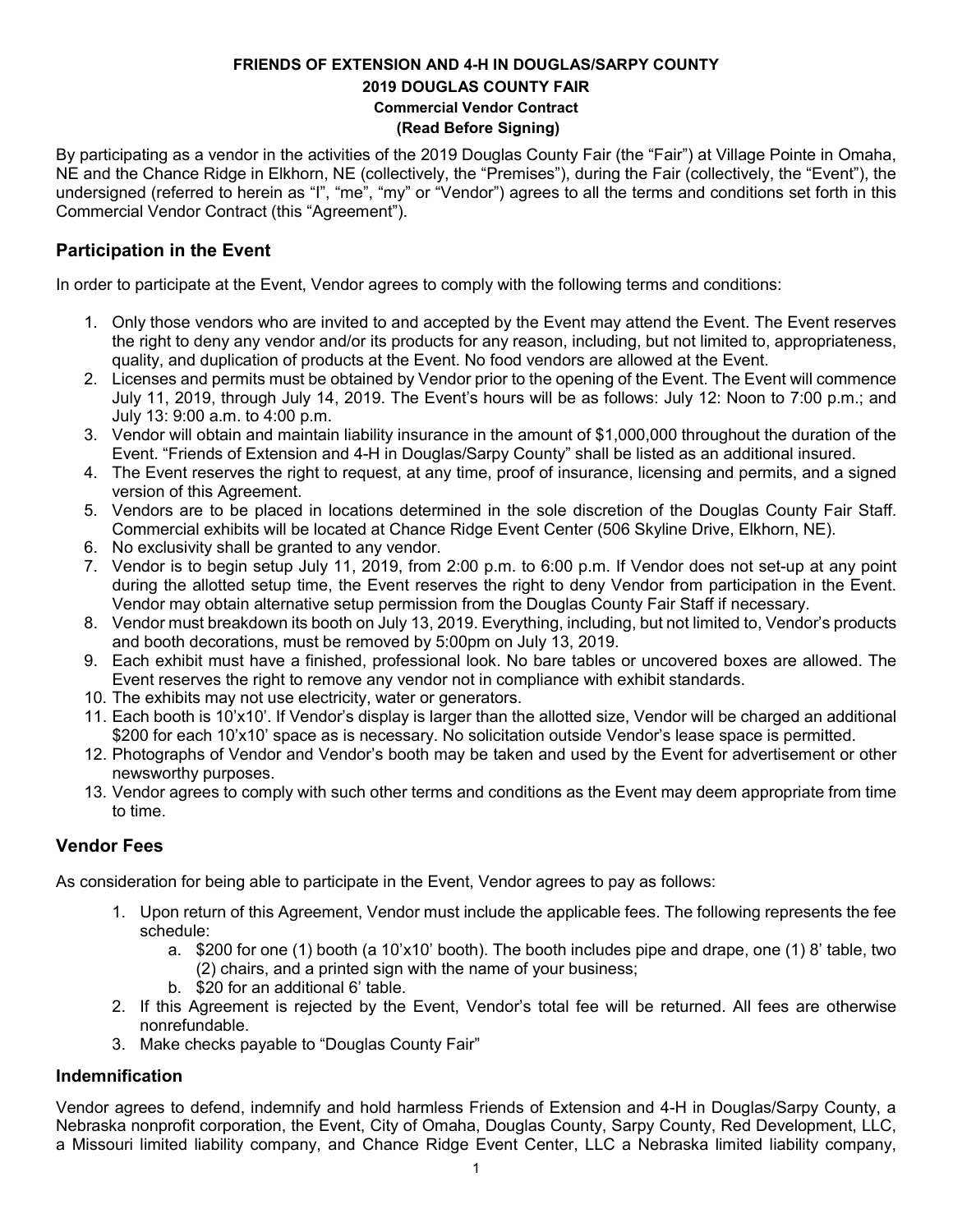together with each of their officers, directors, employees, members, shareholders, agents, assigns, or affiliates, from and against any and all claims, demands, losses, damages, costs, liabilities and expenses (including, but not limited to, attorneys' fees and costs of suit, investigation fees and expert fees) of whatever kind or character, on account of any actual or alleged loss, injury or damage to any person, firm or corporation or to any property, arising out of or in connection with the actions or omissions on the part of the Vendor and/or Vendor's agents.

IN NO EVENT SHALL FRIENDS OF EXTENSION AND 4-H IN DOUGLAS/SARPY COUNTY, A NEBRASKA NONPROFIT CORPORATION, THE EVENT, CITY OF OMAHA, DOUGLAS COUNTY, SARPY COUNTY, RED DEVELOPMENT, LLC, A MISSOURI LIMITED LIABILITY COMPANY, AND CHANCE RIDGE EVENT CENTER, LLC A NEBRASKA LIMITED LIABILITY COMPANY, TOGETHER WITH EACH OF THEIR OFFICERS, DIRECTORS, EMPLOYEES, MEMBERS, SHAREHOLDERS, AGENTS, ASSIGNS, OR AFFILIATES BE LIABLE FOR ANY INCIDENTAL, SPECIAL OR CONSEQUENTIAL DAMAGES (INCLUDING, BUT NOT LIMITED TO, LOST PROFITS) EVEN IF THEY HAVE BEEN ADVISED OF THE POSSIBILITY OF SUCH DAMAGES.

## **Release of Liability**

As a vendor at the Event, I recognize and acknowledge that there are certain risks of illness, viral infection, and physical injury, and I agree to assume the full risk of any illness or injuries, including death, damages, or loss which I may sustain as a result of participating, in any manner, in any and all activities whatsoever connected with, associated with, or arising out of my participation as a vendor at the Event.

I hereby release Friends of Extension and 4-H in Douglas/Sarpy County, a Nebraska nonprofit corporation ("FOE"), the Event, City of Omaha, Douglas County, Sarpy County, Red Development, LLC, a Missouri limited liability company, and Chance Ridge Event Center, LLC a Nebraska limited liability company, together with each of their officers, directors, employees, members, shareholders, agents, assigns, or affiliates (hereinafter "Releasees") from any and all claims, both present and future, arising from my participation in the Event. I understand that the Releasees do not carry any health insurance for vendors and that Releasees assume no financial responsibility for any medical, health, or disability payments. I hereby voluntarily waive any and all claims, both present and future, arising from my participation in the Event, including, but not limited to, claims arising from negligence or negligent rescue operations, and resulting in property damage, loss/diminution of value, personal injuries, illness, wrongful death, or other claims arising from my participation on the Premises or with the Event, including those that are known and unknown, foreseen and unforeseen.

I agree to indemnify, defend and hold harmless the Releasees from any litigation expense, attorney fees, or claim for property damage or personal injury in connection with my activities on the Premises or with the Event. I further covenant not to commence or prosecute any action, suit, or other proceeding against Releasees as a result of any property damage, personal injury, wrongful death, or any other claim arising from my participation on the Premises or with the Event.

I hereby irrevocably permit, authorize and license FOE and its affiliates, successors, and assigns the rights to display, reproduce, record, photograph, digitize, modify, exploit, and otherwise use, and permit others to use my name, image, likeness, appearance and other personal characteristics and all materials created by or on behalf of FOE that incorporate any of the foregoing ("Materials") in perpetuity throughout the universe in any medium or format whatsoever now existing or hereafter created for any purpose, including but not limited to in connection with promotion of the Event, without further consent from or compensation to me. I agree that FOE shall be the exclusive owner of all rights, including copyright, in the Materials. I acknowledge and agree that I have no right to review or approve Materials before they are used by FOE, and that FOE has no liability to me for any editing or alteration of the Materials. To the fullest extent permitted by applicable law, I hereby irrevocably waive all legal and equitable rights relating to all liabilities, claims, demands, actions, suits, damages, and expenses, including but not limited to invasion of any rights of privacy, arising directly or indirectly from FOE's exercise of their rights granted hereunder.

This document shall be binding upon me, my estate, my legal representatives, my personal representatives, heirs, successors, assigns and guardians. This document shall be broadly construed and governed in accordance with the laws of the state of Nebraska. If any portion of this Agreement is held invalid or unenforceable for any reason, the remaining portions shall continue to be valid and enforceable.